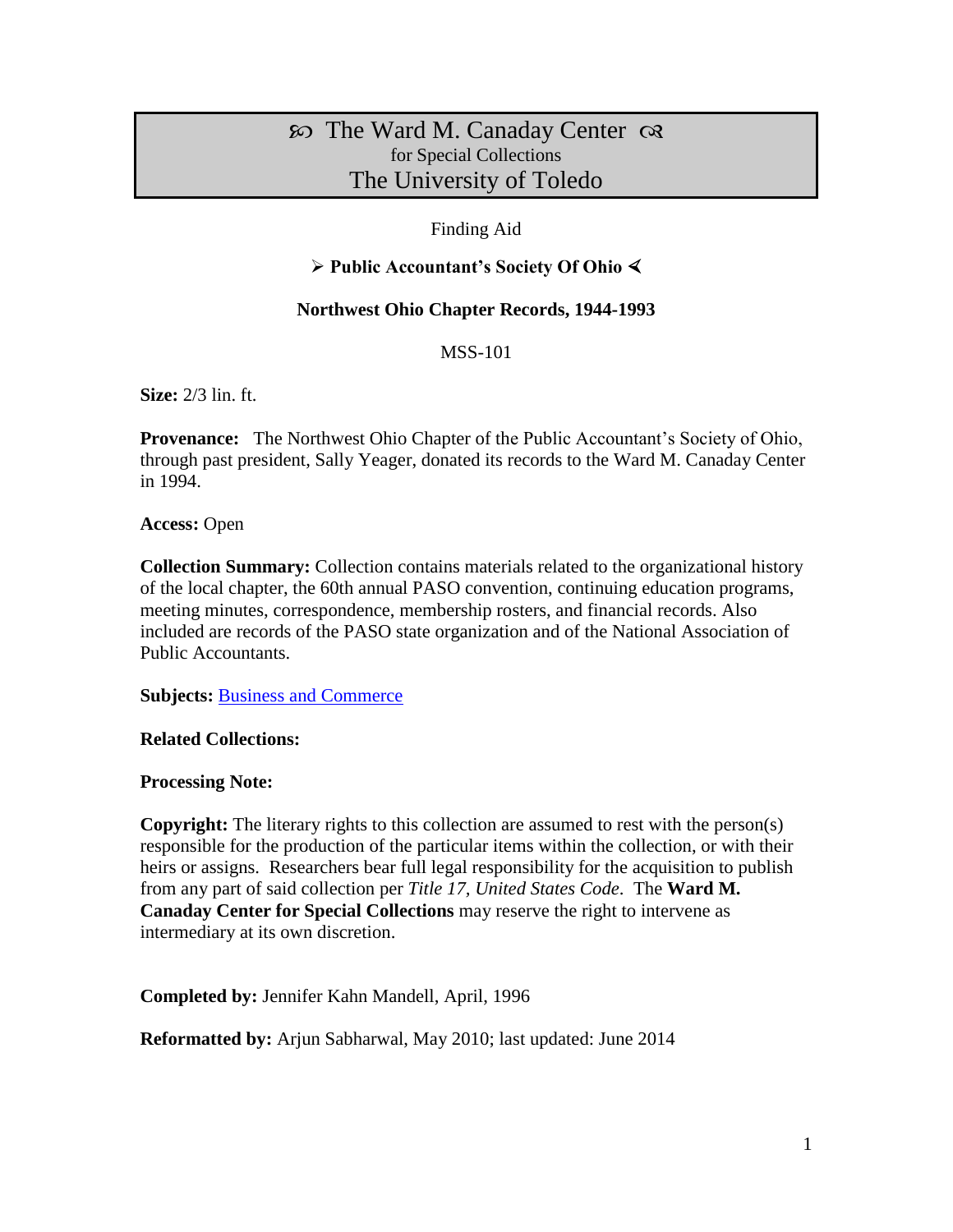#### **Introduction**

The Northwest Ohio Chapter of the Public Accountant's Society of Ohio (PASO) was chartered on April 8, 1944, by six area accountants.

The organization sponsored local seminars, held monthly meetings, and was the hosts for several PASO state conventions.

The extensive, orderly records of the 1988 Toledo hosted PASO convention would be of use to any organization planning such an event.

There are no restrictions on access to, or use of, this collection.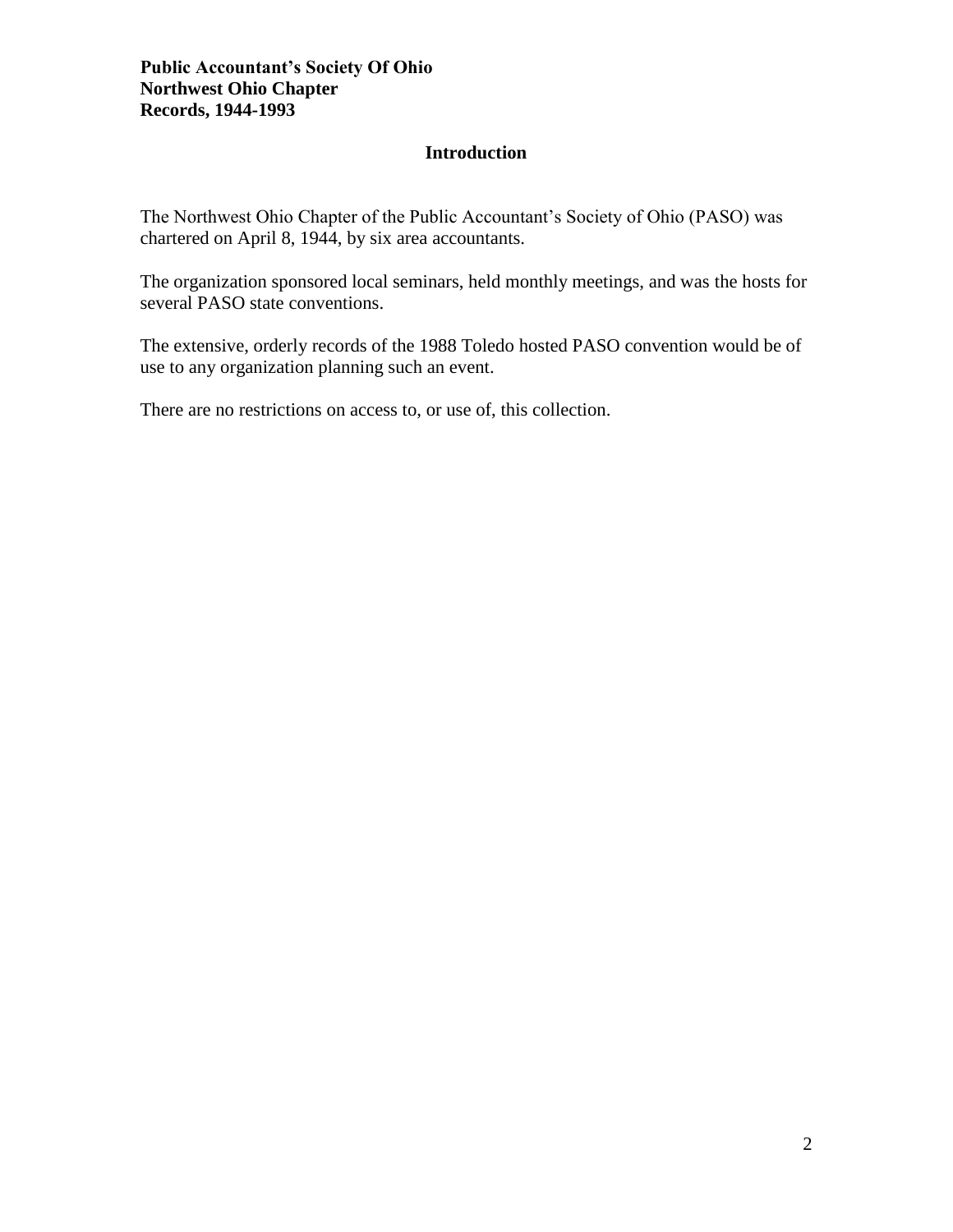#### **Scope and Content**

The collection is arranged in four series.

Series one: Organizational history and leadership overview, chapter sponsored continuing education records, meeting minutes, correspondence, rosters, and financial records.

Series two: Documents the 60th annual PASO state convention, which was held in Toledo and hosted by the local PASO chapter. This record is a primer in convention planning for any smaller organization including logos, programs, advertising, planning committees and their functions and structures, budgets, media coverage, and any related correspondence.

Series three: PASO state records including administrative policies, constitution and bylaws, code of ethics for the public accounting profession, journals and newsletters published by PASO.

Series four: National Association of Public Accountants. Constitution and by-laws, newsletters and pamphlets concerning issues relevant to the practice of public accounting.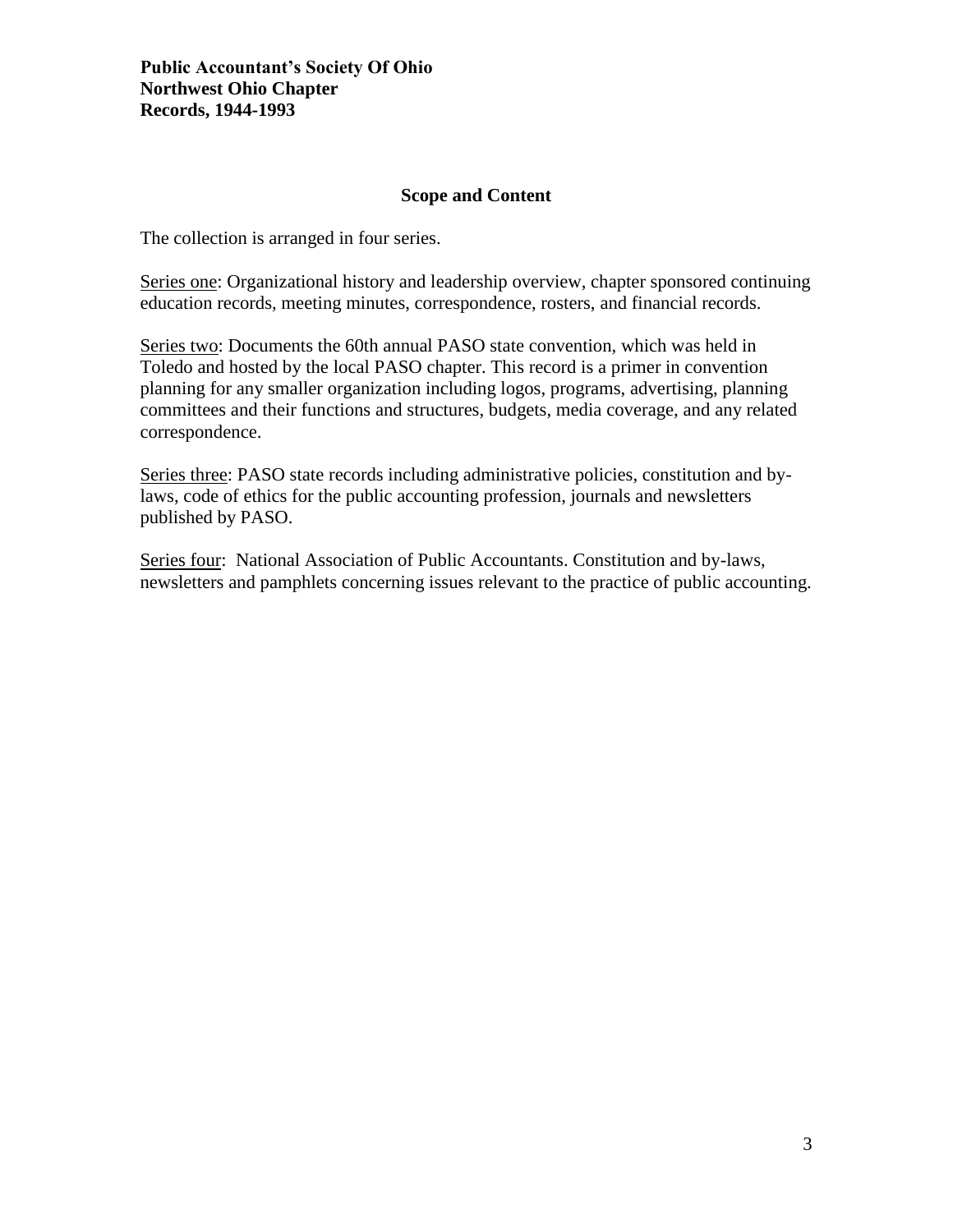## **Organizational History**

- 1944 Northwest Ohio Chapter, Public Accountants Society of Ohio was chartered.
- 1953 25th PASO convention held in Toledo.
- 1977 49th PASO convention held in Toledo.
- 1982 54th PASO convention held in Perrysburg.
- 1988 60th PASO convention held in Toledo.
- 1993 Public Accountant's Society of Ohio and all local affiliates disband. The reason was unification of the accounting profession.